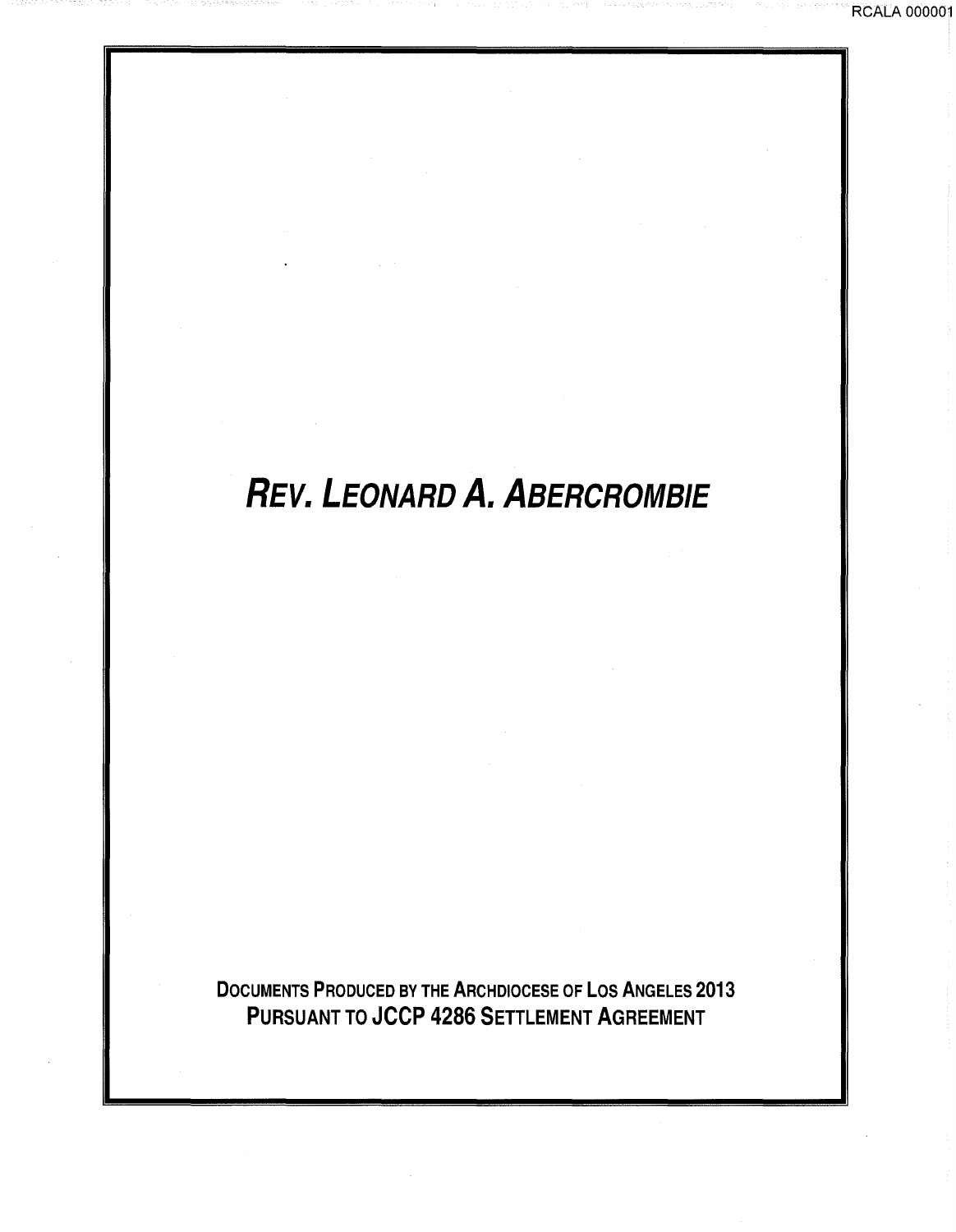#### Vicar for Clergy Database

Clergy Assignment Record (Detailed)

### Rev Leonard A. Abercrombie

| <b>Current Primary Assignment</b> |                       |                       |             |
|-----------------------------------|-----------------------|-----------------------|-------------|
| Birth Date                        | 1/1/1901              |                       | <i>Age:</i> |
| Birth Place                       |                       |                       | Deanery:    |
| Diaconate Ordination              |                       |                       |             |
| Priesthood Ordination             | 6/1/1946              |                       |             |
| Diocese Name                      | Archdiocese of Denver |                       |             |
| Date of Incardination             |                       |                       |             |
| Religious Community               |                       |                       |             |
| <b>Ritual Ascription</b>          | Latin                 |                       |             |
| Ministry Status                   | Deceased              |                       |             |
| Canon State                       | <b>Extern Priest</b>  | <i>Incard Process</i> |             |
| Begin Pension Date                |                       |                       |             |
| Seminary                          |                       |                       |             |
| Ethnicity                         | English               |                       |             |

### Fingerprint Verification and Safeguard Training

Date Background Check Virtus Training Date

| <b>Assignment History</b>                                                                                 |                                     |                        |
|-----------------------------------------------------------------------------------------------------------|-------------------------------------|------------------------|
| Assignment<br>Deceased                                                                                    | <b>Beginning Date</b><br>10/24/1994 | <b>Completion Date</b> |
| Veterans Administration Medical Center, Los Angeles Associate Pastor<br>(Parochial Vicar), Active Service | 1/1/1993                            | 10/23/1994             |
| Veterans Administration Medical Center, Los Angeles Chaplain, Active<br>Service                           | 10/13/1974                          | 12/31/1992             |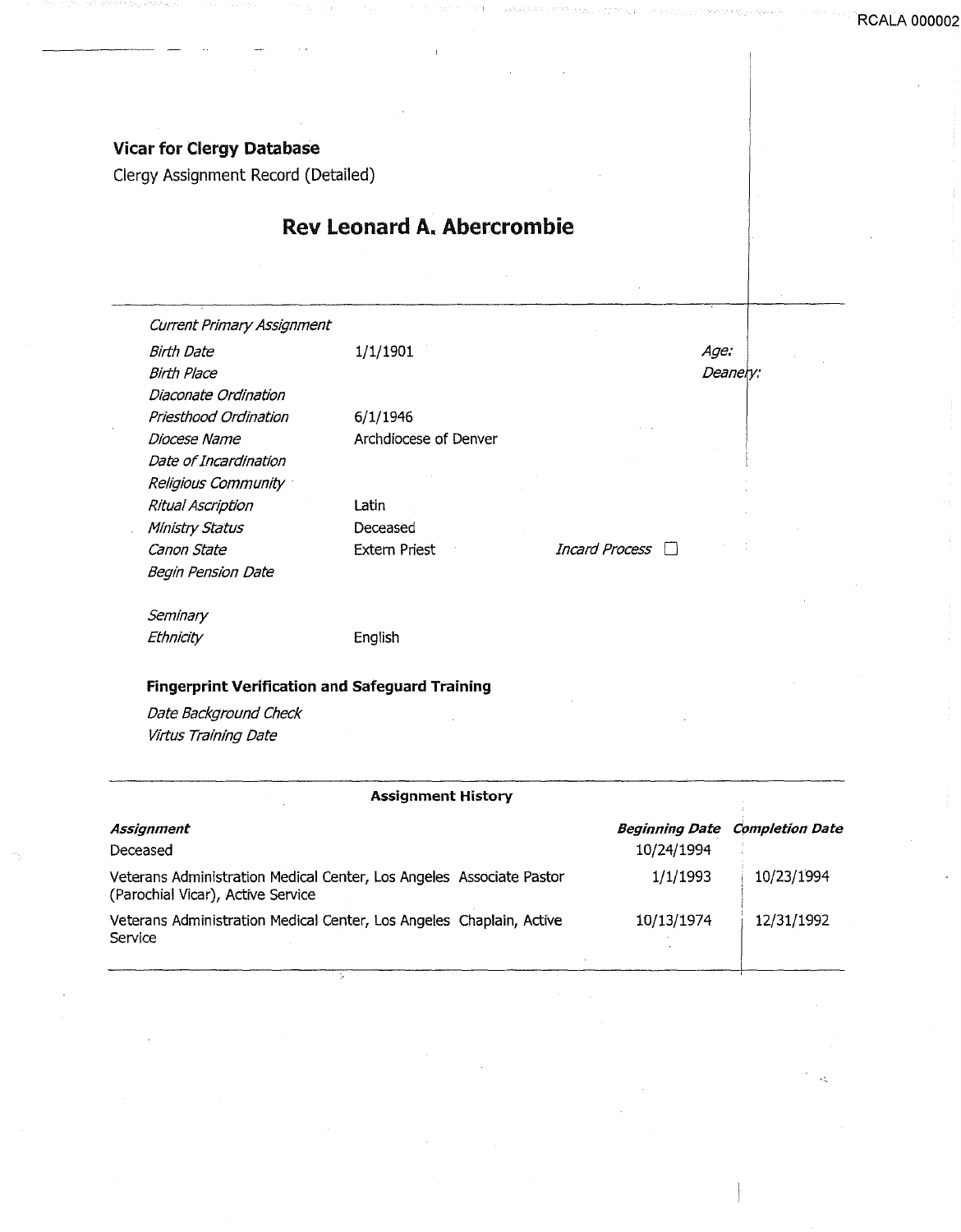



Archdlocese of Los Angeles

Oftk;" *o(*  **Vicar for Clergy** (213) 251-3284

Los Angeles West Ninth Catifornia 90015-1194

1531

Street

April 25, 1994

REDACTED

Archdiocese of Denver 200 Josephine Street Denver, Colorado 80206

Dear<br>REDACTED

I write in response to your letter of April 8, 1994 regarding Rev. Leonard Abercrombie.

First of all, we were not notified of Father Abercrombie's retirement and our records are still showing him as active as a Chaplain at the Veterans Administration Medical Center in Sepulveda, California.

Second, we need his address if he is going to live here. He cannot minister without faculties of this Archdiocese and if there is sexual abuse in his background we cannot issue those to him. Thus we would like to get in contact with him to let him know that

We must also tell him that the faculties he held in consideration of his ministerial assignment here expired at the time of his retirement.

I very much appreciate your frankness in writing us and note your mention that due to his health he is not functioning *as* a priest at this time. Nevertheless, we are concerned that our records as to his location be accurate and that he be informed of his status as regards the faculties of this Archdiocese.

With gratitude for your assistance and wishing you God's blessings, I remain

Sincerely\_ yours in Christ,

(Rev. Msgr.) Timothy J. Dyer Vicar for Clergy

REDACTED

Pastoral Regions: Our Lady of the Angels San Fernando San Gabriel San Pedro Santa Barbara 78375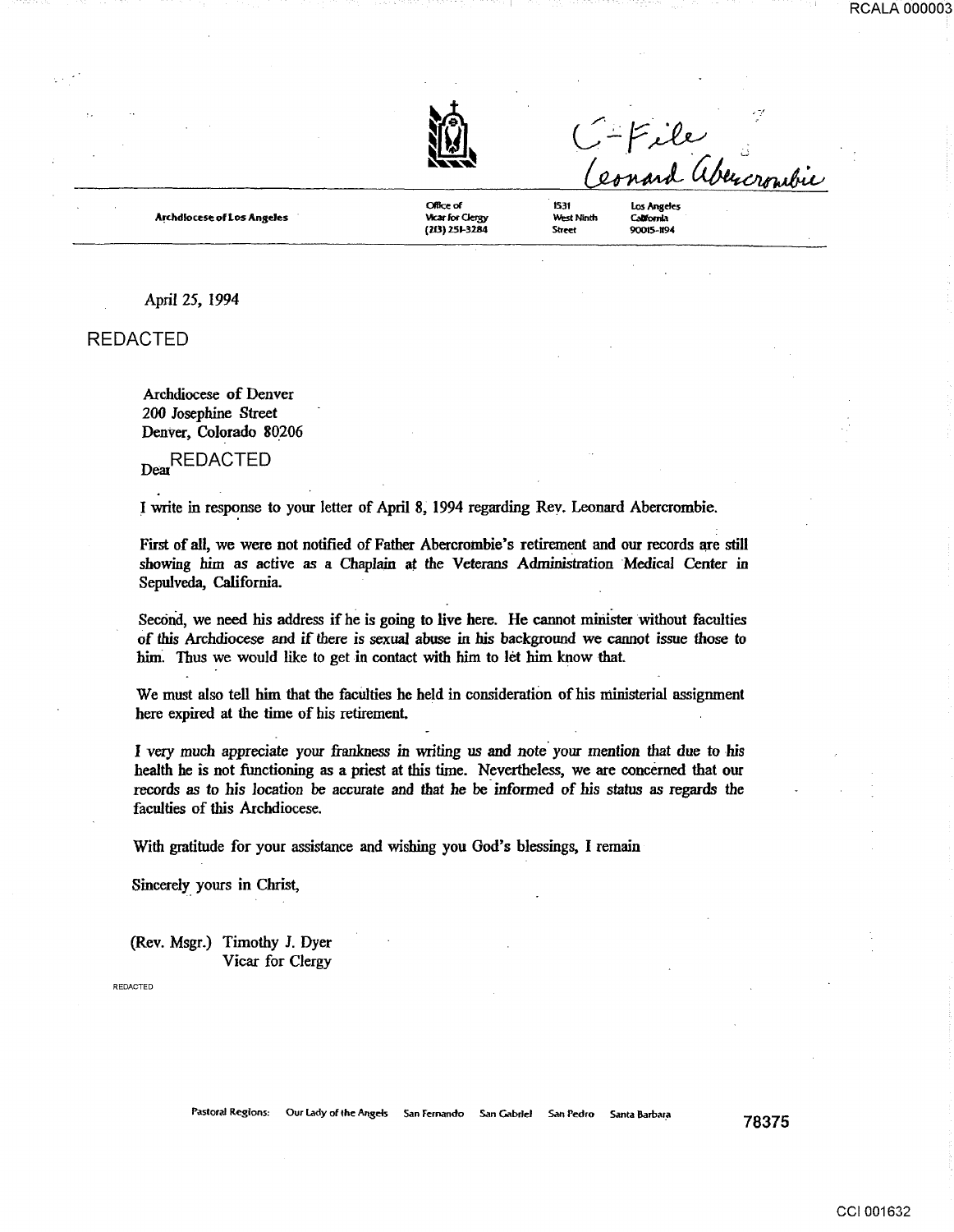RCALA 000004

Pope John Paul II The Holy See Vatican City Rome, Italy

#### Dear Pope:

In July of 1993, I wrote a letter to you telling you that I was molested as a child by one of your priests, the Reverend Leonard Abercrombie. Ten years ago he was a priest in Los Angeles, California, so I sent a copy to Cardinal Mahony. The letter informed you the first time it happened I was 7 years old, a camper at Camp St. Malo, near Estes Park, Colorado, and Abercrombie was the chaplain. Since that location was in the Denver diocese I copied then Archbishop (now Cardinal) Stafford. I also sent a copy to the Colorado Springs bishop, Richard Hanifen. I informed each of you that the Denver diocese of the Roman Catholic Church had covered up Abercrombie's predation of children making it possible for him to molest me and others that 1 knew of when I wrote to you.

Since then more have come forward, all of us a result of the former Denver archbishop moving Abercrombie about like an undeliverable letter-- to places like Camp St. Malo (where you visited in 1993), Hugo, Roggen, Grand Lake, Deer Trail, Limon, all small Colorado towns where the predator was made pastor. My letter informed you that the papal Nuncio, in Washington DC, in January 1961, knew of this and participated in the cover· ups. I informed each of you that this horror was systemic in your church, and to you, dear pope, I wrote, "Your bishops have known about it and have been covering it up as a matter of course. Apparently, they haven't informed you of their criminal complicity." So I did.

In the ten years that have passed I never heard a word of apology from any of you with the exception of our long time family friend, Bishop Richard Hanifen of Colorado Springs: You ignored me, Cardinal Mahony ignored me, Cardinal Stafford ignored me, and Abercrombie kept silent.

Bishop Hanifen went on local television and said "I am sure the Holy Father will respond to your letter." Well, you have not

Ten years ago I wrote that your American church had paid out over half a billion dollars to victims to keep them quiet and that this was another scandal in itself. I wrote that your bishops had protected your church with a pattern "of criminal behavior in mollifying scandal at the expense of its children." I asked you to do something about it. I gave the letter to the press hoping they would do something about it The press ignored these assertiens and only reported that a prominent lawyer was molested by a priest when he was a child and that no denial was forthcoming from your church. It ignored the allegations I made about how widespread the scandal and how many bishops and priests were involved. Now the truth is finally becoming apparent and your church has stopped paying "hush money'' at least in the United States. Now it is paying openly, and is saddled with billions more in exposure. Police departments are no longer partners with your bishops in the cover-up as so many did for so long.

When my grandparents were alive, Pius IX was on your throne. He was the first pope to claim he was infallible. He also condemned what' he called errors of the modern world. His list included the idea that state should be separated from church, and claimed that his church, which happens to be your church, was above all governments; that freedom of speech was a blunder; he condemned freedom of the press, and the rights of the-People to think for themselves. He basically condemned what America was founded upon. I don't recall the repeal of any of these papal policies, and it is no wonder your bishops consider themselves above the law.

I take pride in the fact that Americans Catholics, for the most part, ignore your church's notions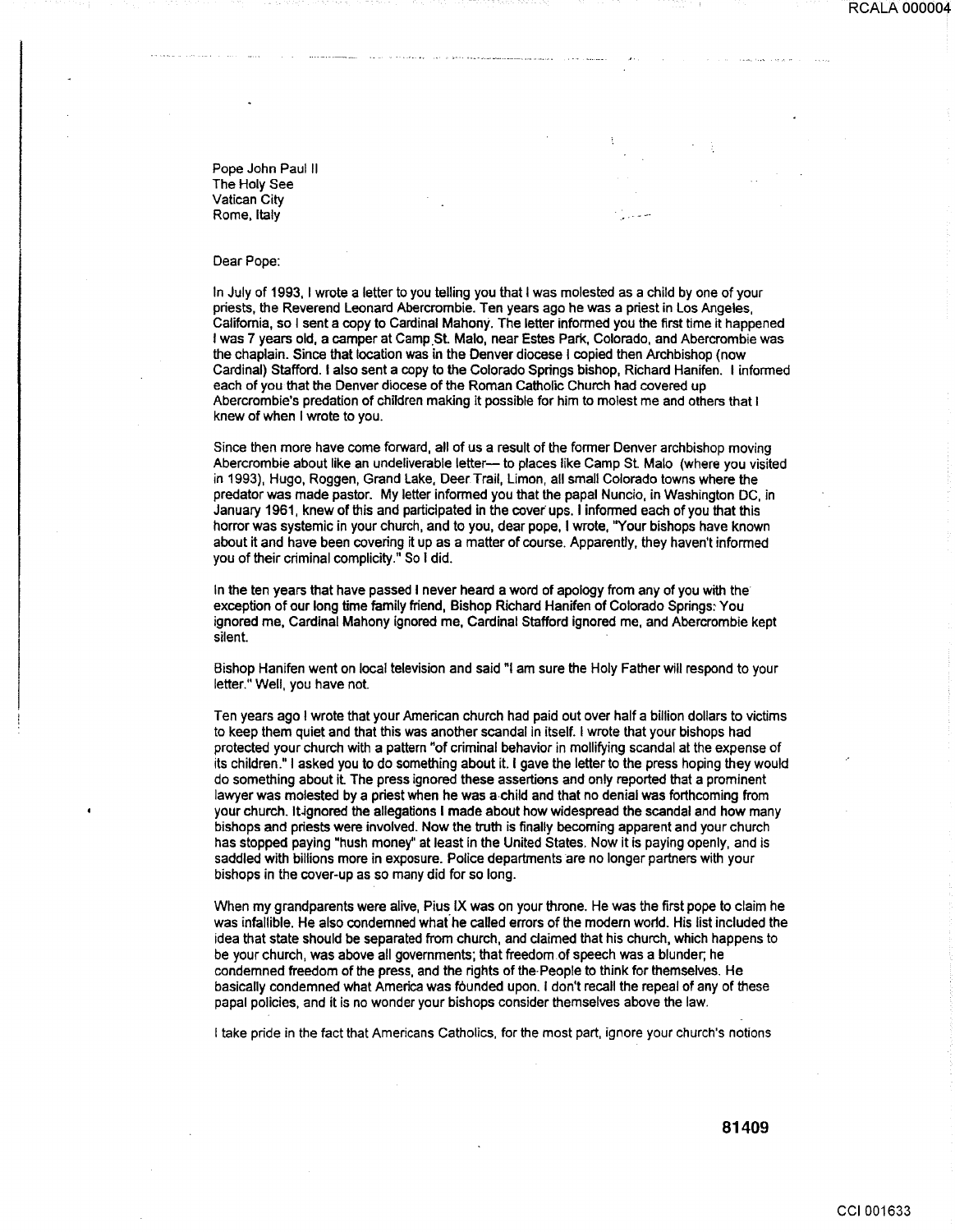about our country's "errors" in recognizing our rights, as human beings, to freedom of speech, freedom of the press, and separation of state from any and all churches, including yours. Indeed, some of the loudest cries against the pope in my grandparents' day came from Catholics in the pews. Your hegemony is shrinking. Ten years ago the press ignored my accusations that priestly pedophilia was widespread and that bishops were the chief enablers of perverts. It just seemed too shocking to report it. Now it is accepted as fact by thinking people, and the loudest protest of your bishops' policy of cover-up has come from the American Catholic Churph. I am filled with gratitude to them, to every one of the majority of American Catholics, those who do not wallow in servility to hierarchy and hegemony. I wish them every good thought.

1 spoke out because I knew what was happening and wanted it stopped. I spoke out hoping you would apologize and it would help all of us. Many called me "mean-spirited" and a "Catholic basher" and a few called me a liar.-1 started talking about it on my radio program called "Murphy's Law" and tried to spread the news that the mainstream press ignored. I built up a small library investigating the claims of your church and others, and shared my knowledge as best I could on the air. I wrote articles, gave talks, debated and pleaded. It all helped me but sometimes I wonder if it made any difference at all.

My first and only contact with Colorado Springs' new bishop, Most Reverend Michael J. Sheridan. was a request for money for seminarians! The gall it must take to act like that is beyond my comprehension. I want to leave your church but your church will not let me-unless you open the door. Ten years ago I wrote, "I don't want your money, I want your ear." I did not get it, and due to your hegemony I didn't get the ear of the press either. So now I have done my part and I want to be shut of the matter but there is just one more item. Would you grant a request?

I am not asking for the impossible. The Jesuits taught me that even with all your power you cannot un-baptize me or anyone else, just like the omnipotent Trinity can't get someone out of Hell once they are there. OK. that's the rule and we both have to follow it, but at least you could excommunicate me. That, you could do. Will you please do it for me? I mean if you and your Cardinals will not apologize, at least you could throw me out for my lack of humility in asking for one. If you need more evidence as to why I am eligible for excommunication I will suoolv it. or perhaps, you could check with your Protestant counterpart, REDACTED

 $\,$  or simply have one of your functionaries put my full name,  $\,$ REDACTED in quotes, in any Internet search engine. Once there you will find that if anyone deserves to be excommunicated it is I. If you won't apologize at least sever the bind you have on me, and allow me the honor of excommunication.

Sincerely,

REDACTED

July 18, 2003

Copy to: J. Francis Cardinal Stafford, Vatican City Rodger Cardinal Mahony, Los Angeles, CA Most Reverend Richard Hanifen, Colorado Springs, CO The Gazette, Colorado Springs, CO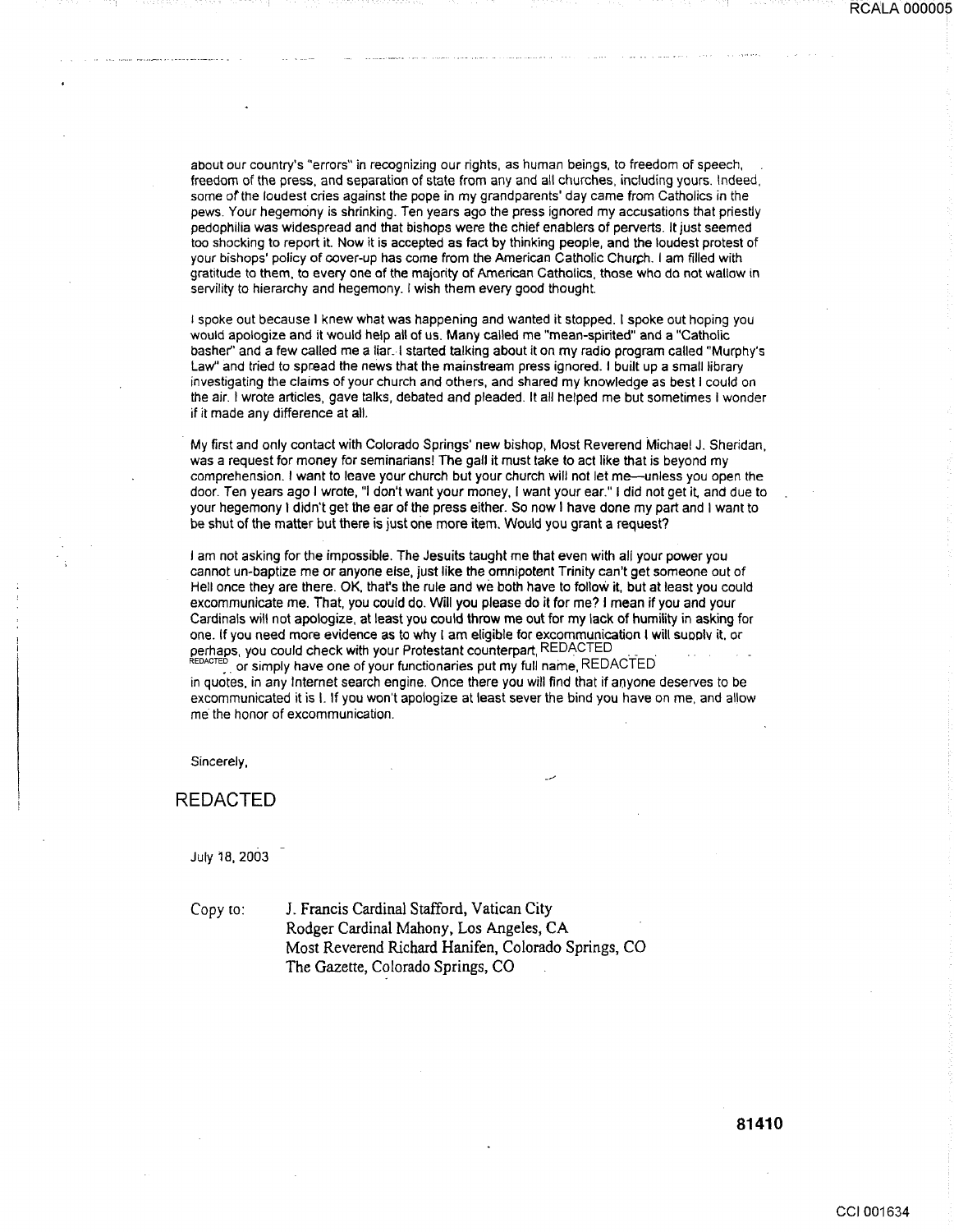C file



## RECEIVED JUL 1 9 <sup>1993</sup> MEMORANDUM REDACTED **REDAGTED** DATE: July 16, 1993 TO: Cardinal Roger Mahony REDACTED<br>REDACTED<br>QUEDACTED FROM: RE: Report of Clerical Abuse Charge This morning I received a telephone call from a reporter for the Colorado Springs Gazette-Telegram who informed me... + A lawyer in her home town had written a letter to the Vatican (with a copy to you) on July 9 charging that a priest, Father Leonard, Abercombrie, had sexually molested him when he was a boy. The priest, she told me, now lives in Mission Hills. + Our directory lists him as a chaplain at the Veterans Hospital in Sepulveda. I was not able to find any other information about him either in our files or Tidings files. + The Kenedy directory lists him as "retired" from the Denver Archdiocese, ordained in 1946. . ' + I gave the information to the reporter and referred her to the Military Archdiocese for additional information after informing her he was under that jurisdiction. ###### <sub>cc:</sub> REDACTED MSPT. Dycr<br>REDACREDACTED<br>DACTED Memo to<br>of sending any thing like this to hnyme but these fuclogy and<br>only any thing like to held in REDACTED Consequenter in *Ms2c.* Dyer **REDACREDACTED**

REDACTED DACTED<br>, , , , , , , m<br> , , , , any m z<sub>ndene</sub> awi . memo fo<br>Ming like fu  $\dot{f}$ REDACTECREDACTED fuis to any me regarding in ~...:t-*a*  int Vicar for of several warping of the seat in hat sealed confirm